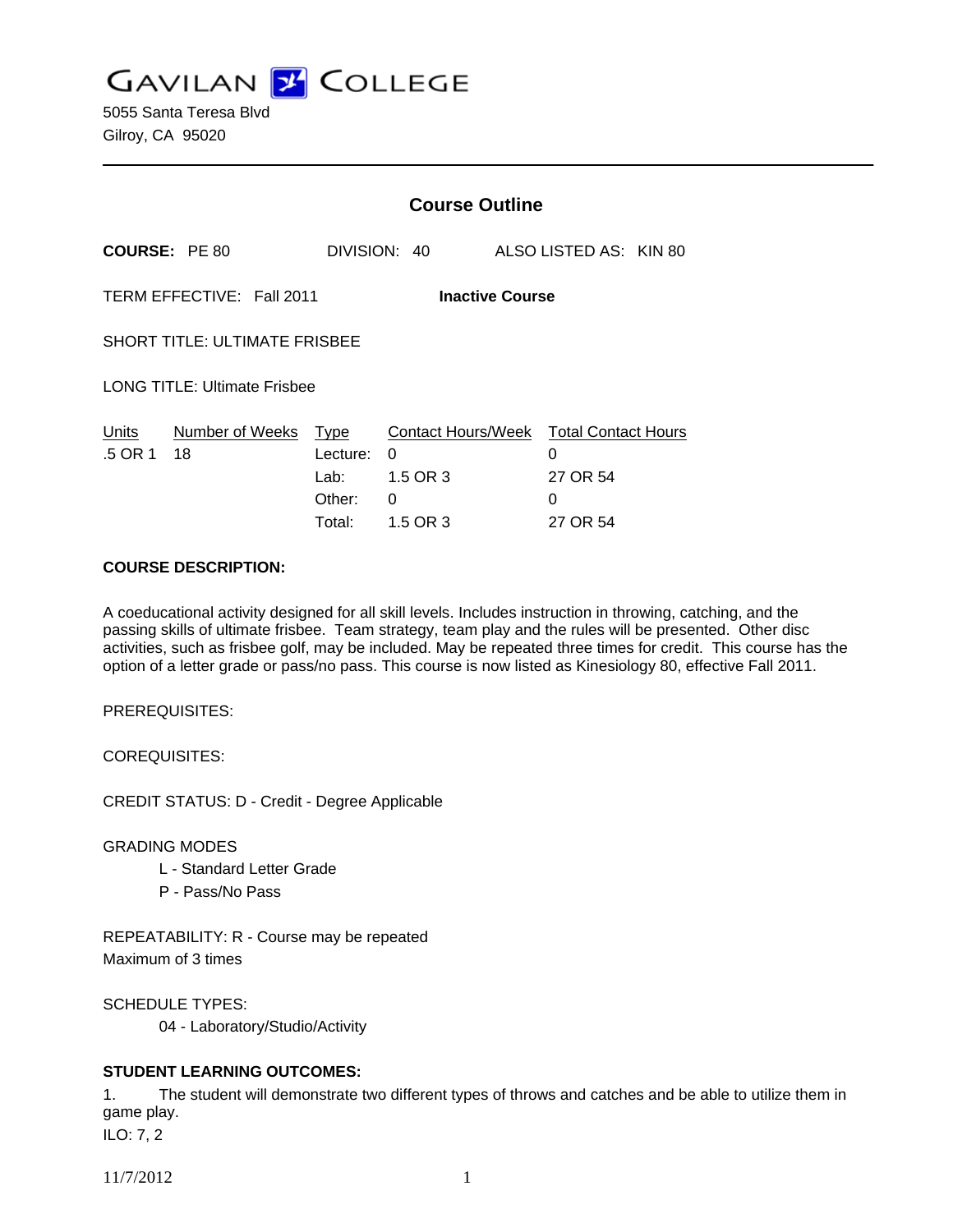## Measure: performance

2. The student will recognize various offensive and defensive situations common to ultimate frisbee and apply the appropriate techniques and strategies.

ILO: 7, 2, 4, 1

Measure: demonstration, exam

3. The student will identify and discuss safety issues specific to ultimate frisbee.

ILO: 7, 2, 1

Measure: discussion, demonstration, exam

## **CONTENT, STUDENT PERFORMANCE OBJECTIVES, OUT-OF-CLASS ASSIGNMENTS**

Inactive Course: 11/08/2010

This course is now listed as Kinesiology 80, effective Fall 2011.

Curriculum Approval Date: 03/10/2008

4.5 - 9 Hours

Course introduction, including course syllabus, grading, and class requirements. Presentations on the proper techniques for throwing and catching a frisbee. This will include the basic throws of the backhand, the underhand, and the sidearm. The grip, angle of release, delivery, and common problems and helpful hints will be discussed. Basic catches, such as the two-handed catch, the one-hand catch, and the behind the back catch will be practiced. Students who repeat the class will have the opportunity to learn advanced throws such as the overhand wrist-flip, the thumber, the backhand behind the back throw, the underhand between the legs throw, and the wrist-flip under the leg throw. The between the legs catch, the behind the head catch, and the one-finger catch are advanced catches that will be learned by students who repeat the class.

SPO: Students will demonstrate two different types of throws and two different types of catches with the frisbee.

#### 3 - 6 Hours

Safety, including body control and injury prevention will be discussed. Skill building opportunities, such as passing from one teammate to another will be provided. Continue working on throwing and catching techniques. Students who repeat the class will be taught maneuvers such as tipping, airbrushing, and guiding.

SPO: The skills involved in moving the frisbee from one end of a playing field to the other end will be demonstrated. Students will explain safety concerns for this activity.

#### 4.5 - 9 Hours

A variety of games which allow the students to practice their skills will be presented. Fundamental offenses and defenses used in ultimate frisbee will be described. Students who repeat the class will be provided with the opportunity to practice their advanced skills through a variety of games. They will assist the other students with implementing the offenses and defenses.

SPO: Students will demonstrate their throwing and catching skills in game-like situations. They will discuss the various offenses and defenses used in ultimate frisbee.

#### 3 - 6 Hours

The rules and vocabulary of ultimate frisbee will be explained. Team strategies will be discussed. The opportunity to practice all skills learned to date will be provided through a variety of activities. Students who repeat the class will be expected to demonstrate the advanced skills.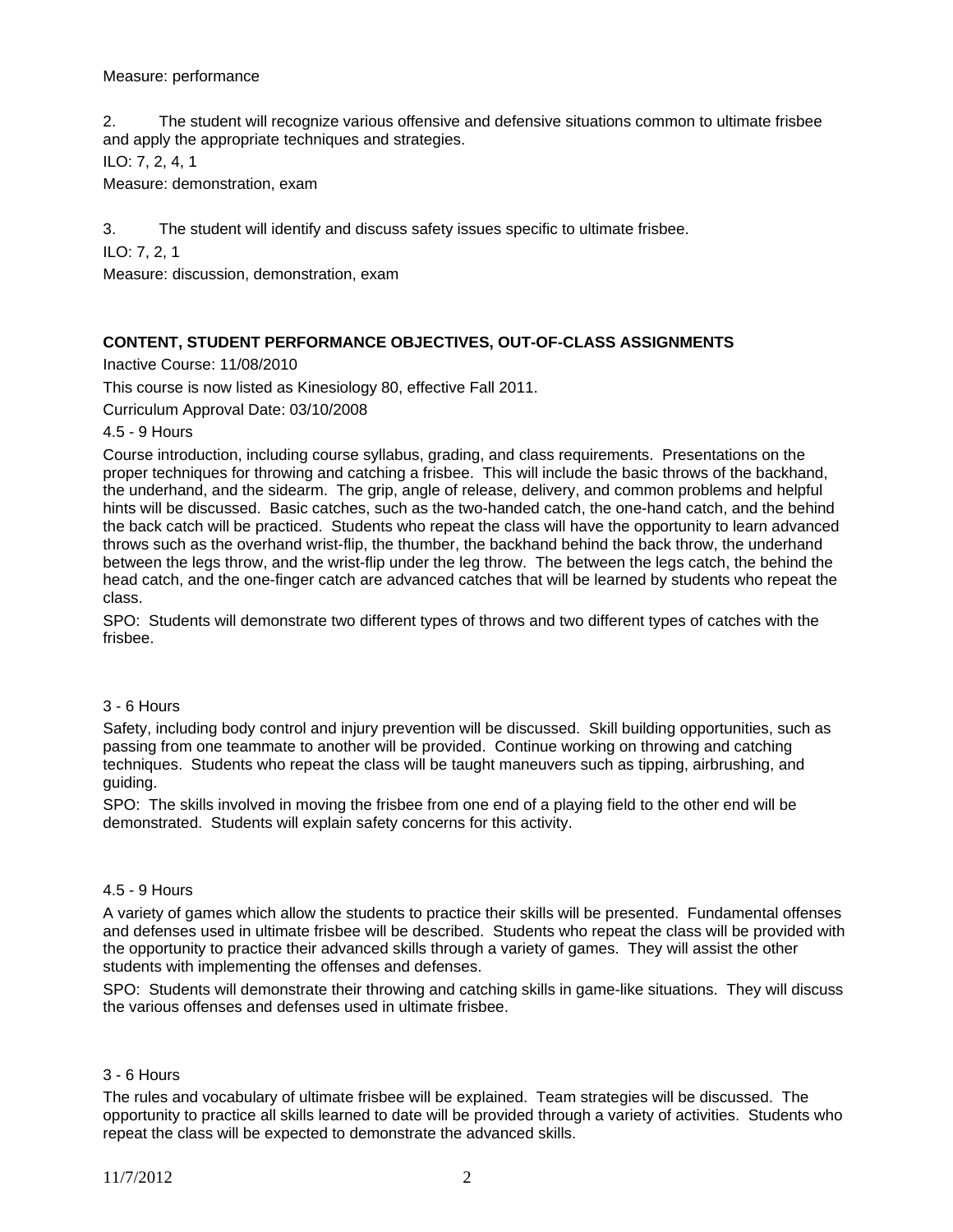SPO: Students will list the rules and identify the vocabulary for ultimate frisbee. Their skills will be demonstrated during game play.

#### 6 - 12 Hours

Team play and competition will be provided as well as other activites to build skills. All skills, offenses, defenses, and strategies will be utilized. Students who repeat the class will be provided leadership opportunities during team play.

SPO: Students will demonstrate various offenses and defenses during team play.

## 4.5 - 9 Hours

Continue team play. Other disc activites such as frisbee golf could be introduced. This could include a field trip to an established frisbee golf course and/or setting up our own course. Semester review and skill evaluation. Students who repeat the class will become more proficient in these skills through repetition. SPO: Students will demonstrate their ability to throw the frisbee for accuracy.

2 Hours

## **METHODS OF INSTRUCTION:**

Demonstration, guided practice, discussion.

## **METHODS OF EVALUATION:**

The types of writing assignments required: None The problem-solving assignments required: None The types of skill demonstrations required: Performance exams The types of objective examinations used in the course: Multiple choice True/false Matching items Completion Other: short answer Other category: Other: Paticipation required The basis for assigning students grades in the course: Writing assignments: 0% - 0% Problem-solving demonstrations: 0% - 0% Skill demonstrations: 30% - 60% Objective examinations: 10% - 30% Other methods of evaluation: 30% - 60%

## **REPRESENTATIVE TEXTBOOKS:**

# **ARTICULATION and CERTIFICATE INFORMATION**

Associate Degree: